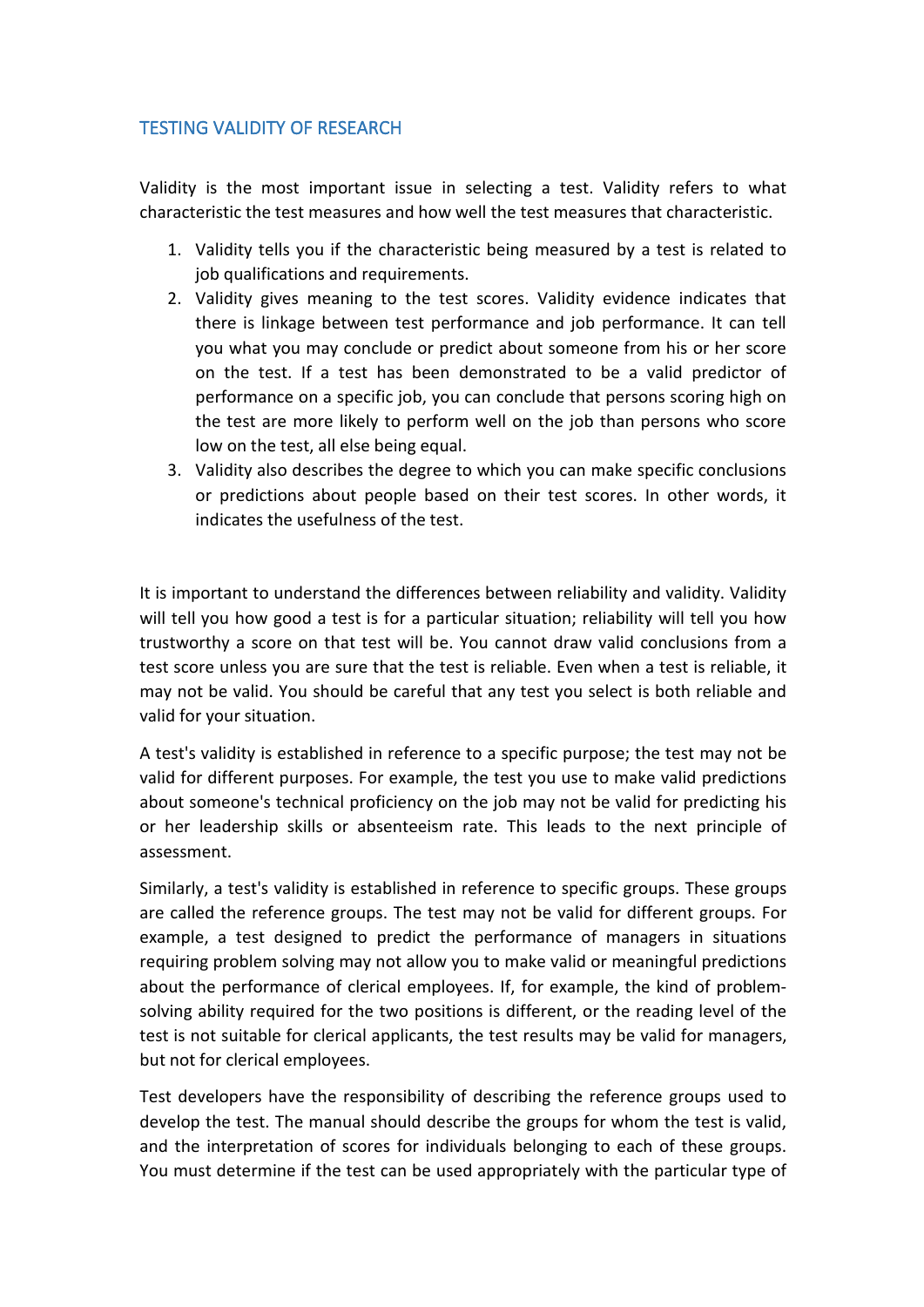people you want to test. This group of people is called your target population or target group.

## **Methods for conducting validation studies**

The Uniform Guidelines discuss the following three methods of conducting validation studies. The Guidelines describe conditions under which each type of validation strategy is appropriate. They do not express a preference for any one strategy to demonstrate the job-relatedness of a test.

Criterion-related validation requires demonstration of a correlation or other statistical relationship between test performance and job performance. In other words, individuals who score high on the test tend to perform better on the job than those who score low on the test. If the criterion is obtained at the same time the test is given, it is called concurrent validity; if the criterion is obtained at a later time, it is called predictive validity.

Content-related validation requires a demonstration that the content of the test represents important job-related behaviors. In other words, test items should be relevant to and measure directly important requirements and qualifications for the job.

Construct-related validation requires a demonstration that the test measures the construct or characteristic it claims to measure, and that this characteristic is important to successful performance on the job.

The three methods of validity-criterion-related, content, and construct-should be used to provide validation support depending on the situation. These three general methods often overlap, and, depending on the situation, one or more may be appropriate. French (1990) offers situational examples of when each method of validity may be applied.

First, as an example of criterion-related validity, take the position of millwright. Employees' scores (predictors) on a test designed to measure mechanical skill could be correlated with their performance in servicing machines (criterion) in the mill. If the correlation is high, it can be said that the test has a high degree of validation support, and its use as a selection tool would be appropriate.

Second, the content validation method may be used when you want to determine if there is a relationship between behaviors measured by a test and behaviors involved in the job. For example, a typing test would be high validation support for a secretarial position, assuming much typing is required each day. If, however, the job required only minimal typing, then the same test would have little content validity. Content validity does not apply to tests measuring learning ability or general problem-solving skills (French, 1990).